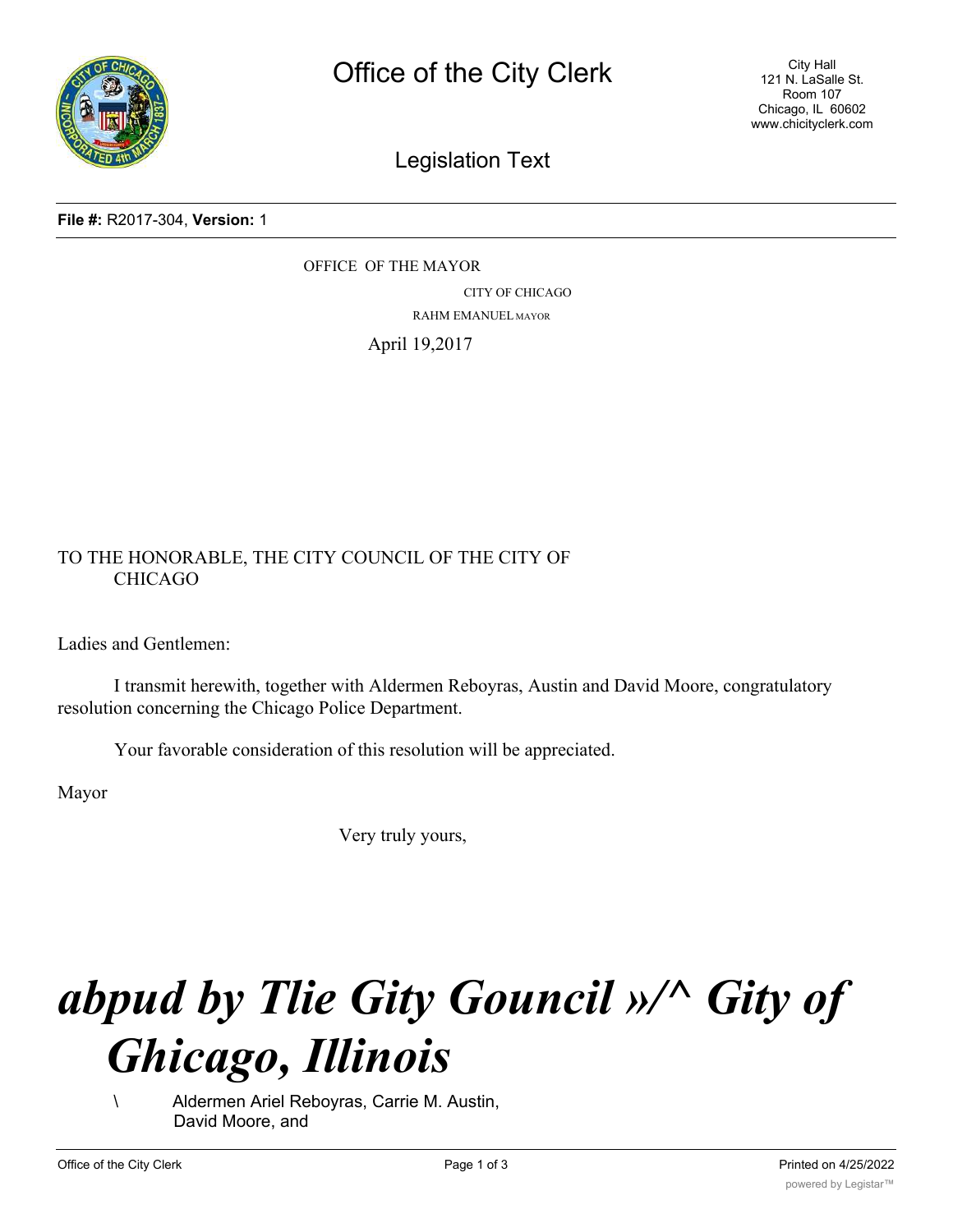resented by Mayor Rahm Emanuel ' ok

**'Whereas.** On the evening of June 10/2016; Detective Donovan Jackson (Star #20958) of the Chicago Police Department^ and. Firefighter Rylenski Strong of the Chicago Fire Department were off-duty'and riding jet-skis in Lake Michigan; near the 6500 block of South Lake Shore Drive; and  $\therefore$  ... -  $\blacksquare$ 

WHEREAS, Detective Jackson, an eighteen-year veteran of the Chicago Police Department, . and ' Firefighter Strong,, a sixteen-year - veteran of the Chicago Fire" Department, have been.friends for.over 30 years, and both-are former high school ,. swimmers and lifeguards; and : -s'\*  $!\bullet\bullet\quad$ 

WHEREAS, Detective Jackson'and Firefighter Strong immediately came to their  $\ldots$  aid, called. 911., and learned. that g fifth boater was stili missing; and,  $\ldots$   $\ldots$   $\ldots$   $\ldots$   $\ldots$ 

WHEREAS, Detective Jackson and Firefighter Strong.' quickly located'Ihe fifth •' '"' victim, who was under the boat and able to breathe thdnks to an air pocket; and • .--

- WHEREAS, Detective Jackson and Firefighter Strong', aware of the cold, water temperature, knew the victims were in danger of hypothermia; and •-

WHEREAS, Detective Jackson and' Firefighter Strong, without delay, shuttled the ' • ■ victims ashore, where emergency personnefwere waiting; and. ■-. ■ X:^:'-V

WHEREAS, the victims, were 'treated and released; and suffered ho<sup>1</sup> serious injuries;

WH£REAS,.Defective- Jackson and Firefighter Strong are to be commended for the

. courage, bravery, and dedication .they;,displayed, in rescuing the five, victims of the

'. capsized.boat; and  $' = \frac{1}{4}$ .  $\frac{4}{2}$ .  $' = \frac{1}{2}$ .

' WHEREAS, Detective Jgc.ksonand<sup>^</sup> represent the highest tradition .

.of service and .professionalism for which members of the Chicago Police Department;,: -and the Chicago Fire Department are well known; now;, therefore, - ...

BE IT RESOLVED, That we, the Mayor and Members of'.the City Council of the City' " : of Chicago, assembled this nineteenth day of April, 2017, ^do hereby commend " Detective Donovan Jackson and Firefighter Rylensfo'-'Strong for their skill